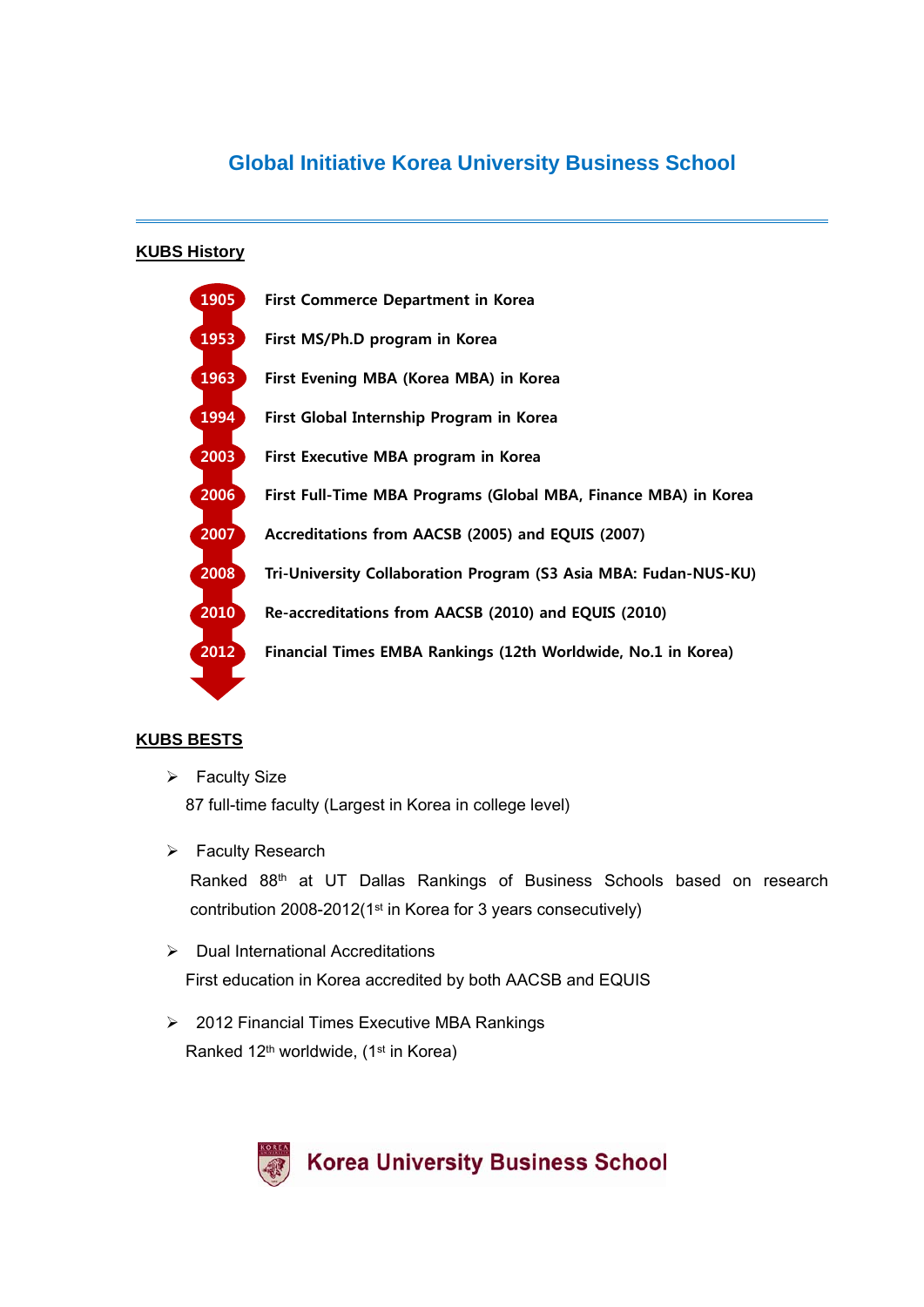- 2012 Financial Times Global MBA Rankings Ranked 86th worldwide
- Ranked No. 1 MBA in Korea for 6 consecutive years (2007-2012, Ministry of Education, Science & Technology; BK21 Program Evaluation)
- Ranked No. 1 Business School in Korea for 6 consecutive years (2008-2013, Hankyung Business Survey of HR managers from the Top 200 companies)
- No. 1 Producer of CEOs from the Top 90 Financial Companies in Korea (2013)
- $\triangleright$  No. 1 Producer of CEOs from the Top 500 Companies in Korea and No. 1 Producer of Owner CEOs (2013, CEO Score)
- ▶ No. 1 MBA in Korea (2013, Hankyung Business Assessment by HR Managers from the Top 200 Domestic Companies)
- 2013 National Branding Grand Prize (Career Development Service Section)
- 2013 Korea Management Awards Grand Prize (Human Resource Management Section)

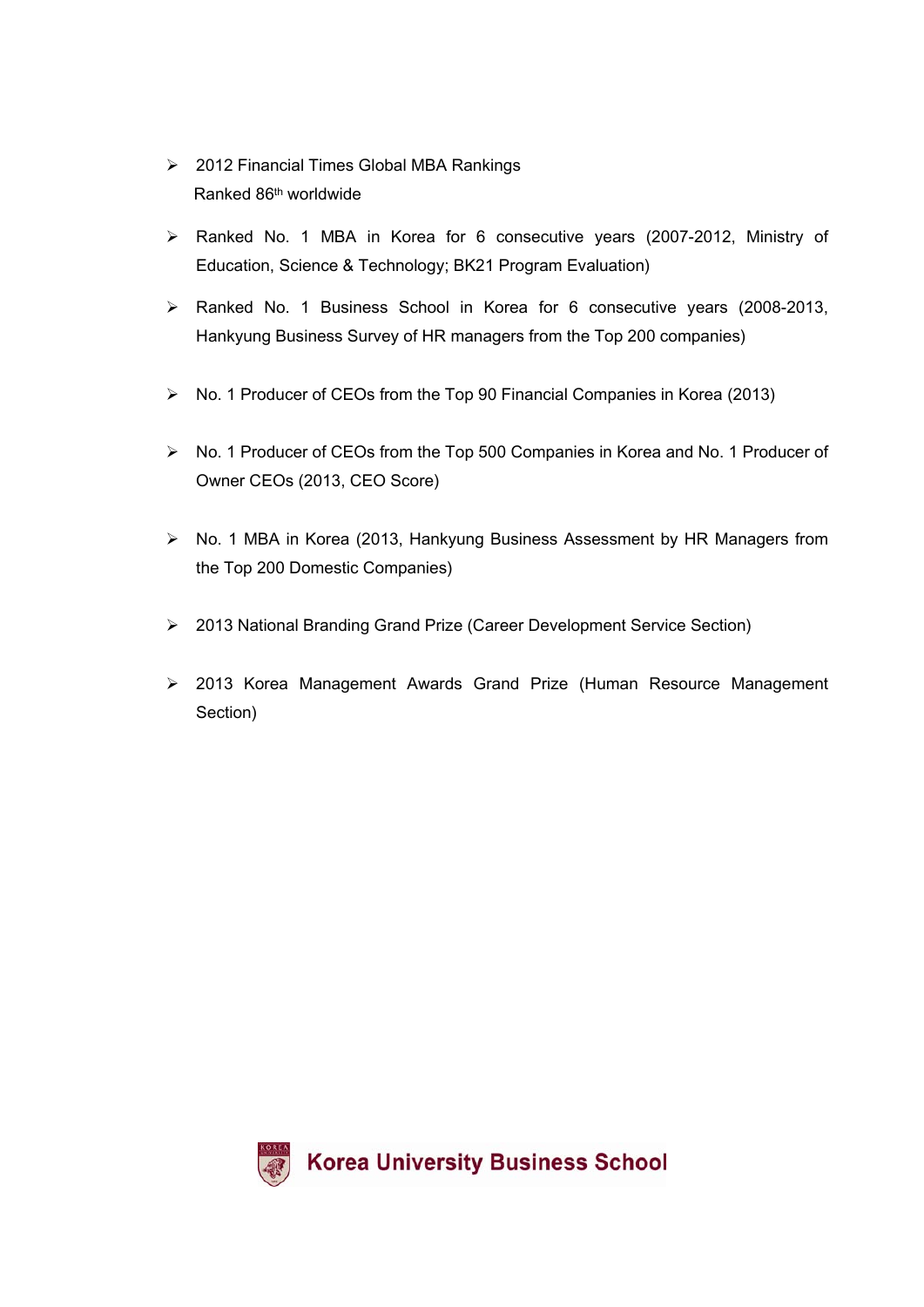## **KUBS Students Body**

| <b>Programs</b>                                |               |                   | <b>Target Segments</b>                                   | <b>Total No.</b><br><b>of</b><br><b>Students</b> | No. of<br><b>International</b><br><b>Students</b> |
|------------------------------------------------|---------------|-------------------|----------------------------------------------------------|--------------------------------------------------|---------------------------------------------------|
| Undergraduate Degree (BBA)                     |               |                   | Top-level High<br><b>School Graduate</b><br>$(0.27\%^*)$ | 1799                                             | 202                                               |
| Academic Graduate<br>Degree Programs           |               | <b>MS</b>         | 4 Year College<br>122<br>Graduates                       |                                                  | 42                                                |
|                                                |               | Ph D.             | <b>Master Graduates</b>                                  | 36                                               | 20                                                |
|                                                |               | MS & PH D.        | Unified course of<br>the master's and<br>the doctor's    | 13                                               | 1                                                 |
| Professional<br>Graduate<br>Degree<br>Programs | Full-<br>Time | $S3$ Asia MBA     | Middle Managers in<br>Korea, China, and<br>Singapore     | 65                                               | 23                                                |
|                                                |               | <b>Global MBA</b> | Mid-Level<br>Managers                                    | 69                                               | 30                                                |
|                                                |               | Finance MBA       | Prospective<br>Finance Industry<br><b>Experts</b>        | 35                                               | 1                                                 |
|                                                | Part-<br>Time | Korea MBA         | Part-Time (Evening)<br><b>MBA</b>                        | 393                                              | 8                                                 |
|                                                |               | Executive MBA     | Senior Managers                                          | 96                                               |                                                   |

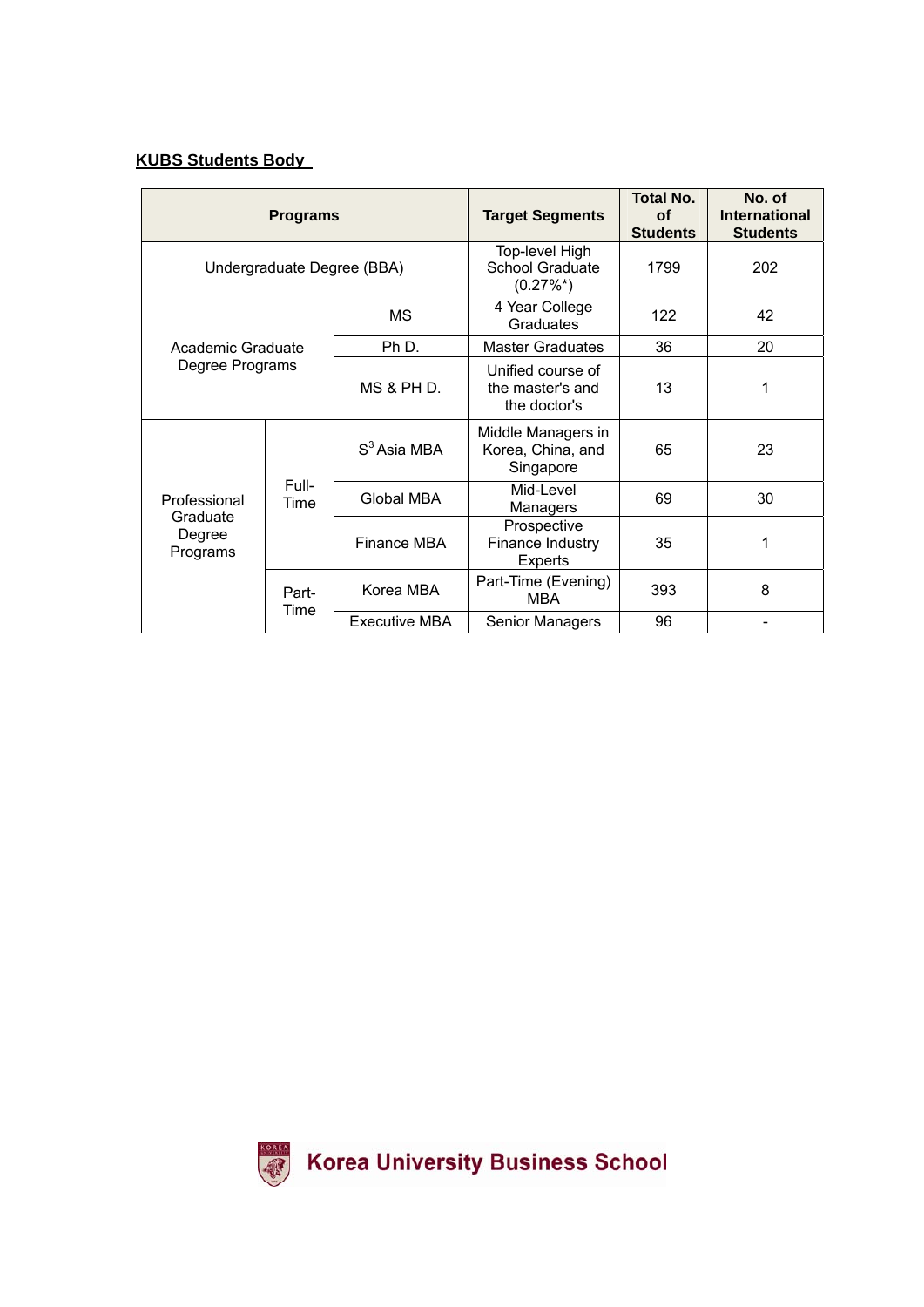# **STUDENT EXCHANGE INFORMATION FACT SHEET Academic Year 2014-2015**

### **KOREA UNIVERSITY BUSINESS SCHOOL**

### **KUBS ACADEMIC PROGRAMS**

|                                                                  | Program               | <b>Term</b>                                                                                                                                                                       | <b>Details</b>                                                                                                                                                                                                                                                                                   | Language of<br>Instruction |
|------------------------------------------------------------------|-----------------------|-----------------------------------------------------------------------------------------------------------------------------------------------------------------------------------|--------------------------------------------------------------------------------------------------------------------------------------------------------------------------------------------------------------------------------------------------------------------------------------------------|----------------------------|
|                                                                  | <b>BBA</b>            | Semester                                                                                                                                                                          | Fall: $Sep ~ Mid-Dec$<br>Spring: March $\sim$ Mid-June<br>Summer School: July ~ Mid-August                                                                                                                                                                                                       | English (65%)<br>+ Korean  |
|                                                                  | <b>MS</b>             | Semester                                                                                                                                                                          | Fall: Sep ~ Mid-Dec<br>Spring: March ~ Mid-June                                                                                                                                                                                                                                                  | English (50%)<br>+ Korean  |
|                                                                  | Korea<br><b>MBA</b>   | Semester                                                                                                                                                                          | $\bullet$<br>Part-time Evening MBA<br>- The first traditional MBA Program in Korea (1965)<br>- Classes scheduled during weekdays in the evening<br>- 2-year semester system                                                                                                                      | English<br>+ Korean        |
| Executive<br><b>MBA</b><br>$S3$ Asia<br><b>MBA</b><br><b>MBA</b> | Semester              | Part-time Weekend MBA<br>$\bullet$<br>2-year part-time MBA program for current and future CEOs<br>and executives<br>$\bullet$<br>Executive Learning and Interactive Team Exercise | English<br>+ Korean                                                                                                                                                                                                                                                                              |                            |
|                                                                  | Semester              |                                                                                                                                                                                   | Specialized in Asian business context<br>$\bullet$<br>Full-time, Tri-semester system (18 months)<br>$\bullet$<br>Tri-University Colloquium<br>$\bullet$<br>- Korea University + Fudan University + National University<br>of Singapore<br>Dual-Degree Program<br>$\bullet$                       | English (100%)             |
|                                                                  | Global<br><b>MBA</b>  | Module                                                                                                                                                                            | <b>General MBA</b><br>$\bullet$<br>Full-time, intensive 6 module system (12 months)<br>Diverse student composition in business and cultural<br>backgrounds<br>- 1/3 of students from foreign countries (13 nationalities)<br>Concentration option in Finance, Marketing or Strategy<br>$\bullet$ |                            |
|                                                                  | Finance<br><b>MBA</b> | Module                                                                                                                                                                            | Specialized in Finance area<br>$\bullet$<br>Full-time, intensive 6 module system (12 months)<br>$\bullet$<br>Concentration option<br>$\bullet$<br>- Investment Banking: Risk Mgt. / Financial Engineering<br>- Asset Management: Risk Mgt. / Insurance                                           | English<br>+ Korean        |

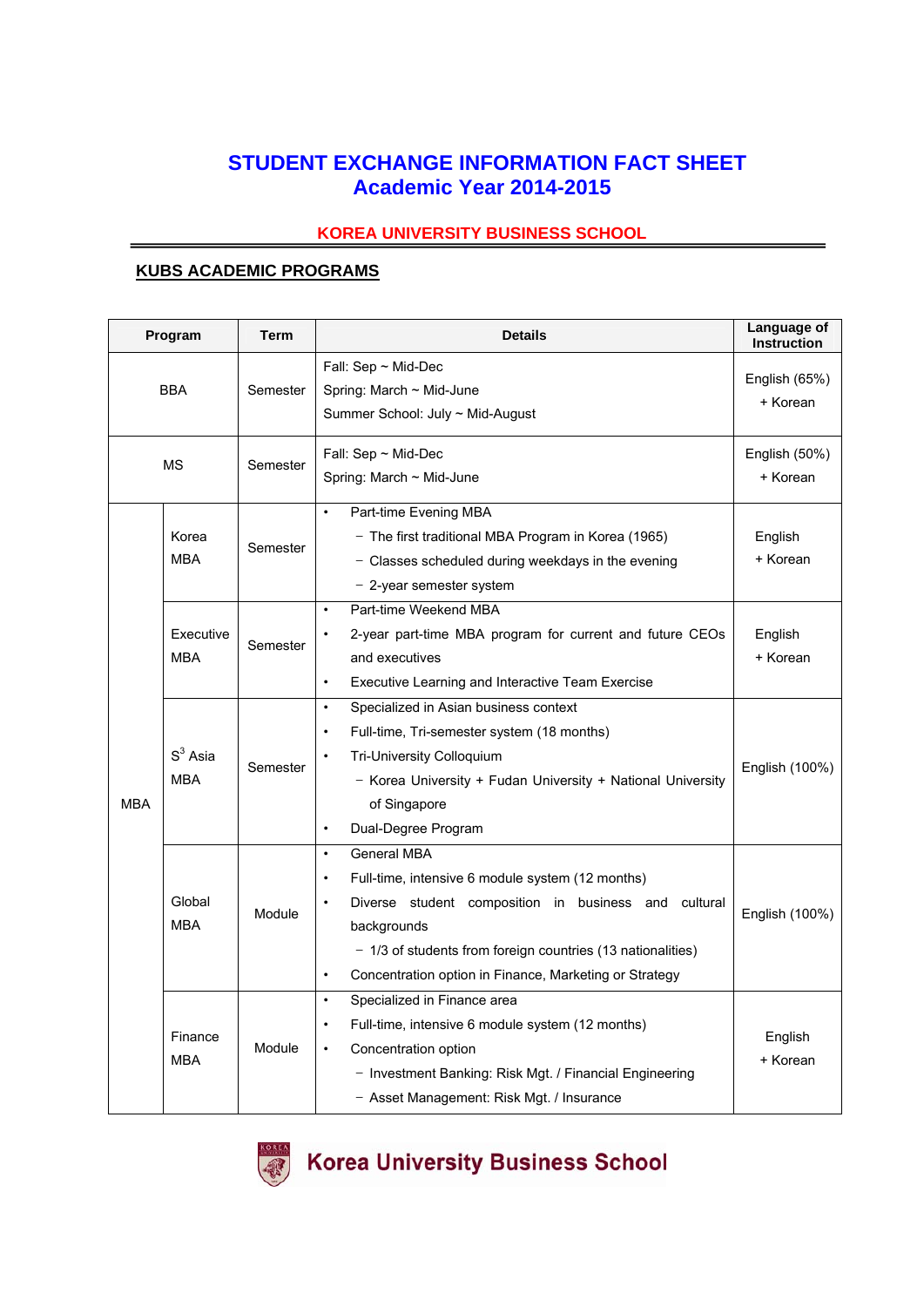### **ACADEMIC INFORMATION**

| <b>Academic Calendar</b>                       |                                   |                            |                                       |  |
|------------------------------------------------|-----------------------------------|----------------------------|---------------------------------------|--|
| <b>Semester System</b>                         | <b>Module System</b><br>(G/F-MBA) | <b>Nomination Deadline</b> | <b>Application</b><br><b>Deadline</b> |  |
|                                                | (Tentative schedule)              |                            |                                       |  |
| 2014 Fall Semester<br>(Sept. $1 \sim$ Dec. 19) | Module 1                          |                            |                                       |  |
|                                                | (Aug 25 – Oct 17)                 | April 30th                 | May 31 <sup>st</sup>                  |  |
|                                                | Module 2                          |                            |                                       |  |
|                                                | $(Oct 27 - Dec 19)$               |                            |                                       |  |
| <b>Winter Break</b>                            | Module 3                          |                            |                                       |  |
|                                                | (Jan 5 – Feb 27)                  |                            |                                       |  |
| 2015 Spring Semester<br>(March. 2 ~ June. 26)  | Module 4                          |                            |                                       |  |
|                                                | (Mar 2 – Apr 24)                  | Oct 31 <sup>st</sup>       | Nov 30 <sup>th</sup>                  |  |
|                                                | Module 5                          |                            |                                       |  |
|                                                | (May 4 – Jun 26)                  |                            |                                       |  |
| <b>Summer Break</b>                            | Module 6                          |                            |                                       |  |
|                                                | (Jun 29 – Aug 7)                  |                            |                                       |  |

\* For Global MBA and Finance MBA, elective courses are usually offered during Module 4&5, thus, **MBA exchange students are strongly encouraged to apply for the Spring semester term**. Module 1&2 are major core courses and most MBA students have already taken core courses from their home institution. There also may be limited number of seats when enrolling for core courses.

- $\triangleright$  Admission Requirements: Exchange students have to be in good academic standing and officially nominated by the home university
- Language requirements: Minimum score of TOEFL IBT 70, Fluency in English

### **Application will be proceeded by Online**.

KUBS has newly launched an online application form. The access to the online application will be given to nominated students by email. Students must upload their required documents via online.

#### **Requirements /Fulfillments**

- 1) Online Application form
- 2) Statement of Purpose (e.g. study plans)
- 3)\* Reference Letter (Recommendation Letter)
- 4) \*Academic Transcript

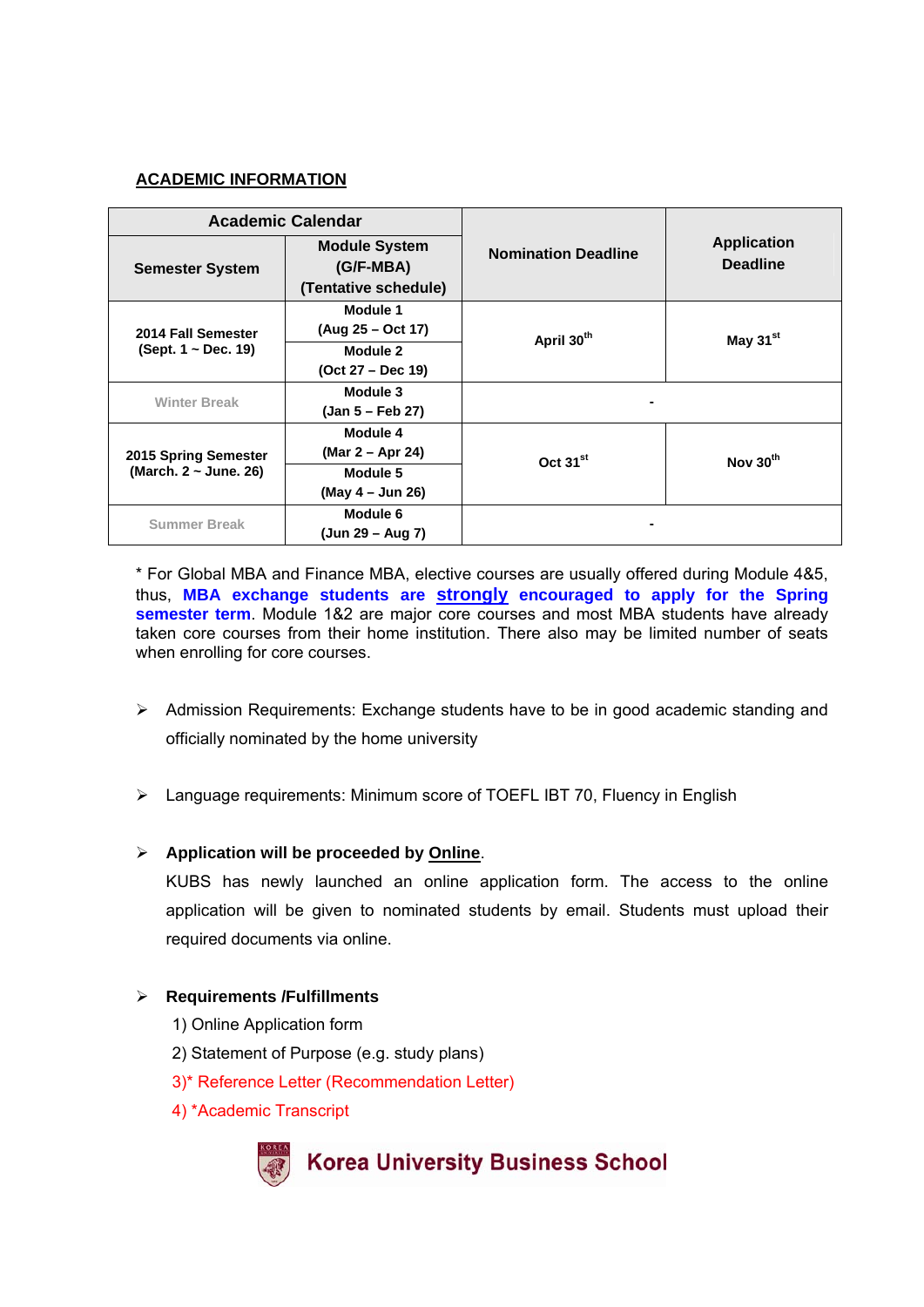- 5) Copy of Valid Passport
- 6) \*Certificate of Health (Mandatory)
- 7) Certificate of Overseas Insurance (Mandatory)
- 8) Resume (Optional)
- 9) Airport Pickup Form (Online)

**\*Notice: material 3, 4, 6 MUST be submitted in hardcopies via post by the deadline.** 

Buddy Application / Airport Pickup Application Form: **Can be applied via website: http://oia.korea.ac.kr/listener.do?layout=student\_1\_3 http://oia.korea.ac.kr/listener.do?layout=student\_1\_4** 

Send the two materials (hardcopies of academic transcript & recommendation letter) via post to the following address:

☞ (Ms.) Hye Young Woo KUBS International Office Business School Main Hall 203 Korea University Business School 145 Anam-ro, Seongbuk-gu Seoul, 136-701, KOREA Tel) 82-2-3290-1387

- Korea University Business School website: http://biz2.korea.ac.kr Korea University website: http://www.korea.edu
- Course Description website: http://korea.ac.kr/\_2011edu/content/academics2\_01.jsp
- Housing website: http://reslife.korea.ac.kr

#### **ACADEMIC CALENDAR – 2014**

| <b>Month</b> | Date             | Day            | <b>Details</b>                                     |  |
|--------------|------------------|----------------|----------------------------------------------------|--|
| February     | $22 - 23$        | $Sat - Sun$    | Airport Pick-up / Accommodation moving-in          |  |
|              | $26 - 28$        | Wed $\sim$ Fri | <b>Mandatory Orientation for Exchange Students</b> |  |
| March        | 3                | Mon            | <b>Spring Semester Begins</b>                      |  |
| April        | $21 - 25$        | Mon $\sim$ Fri | Mid-Term Exam                                      |  |
|              | $16 - 20$        | Mon $\sim$ Fri | <b>Final Exam</b>                                  |  |
| June         | 23               | Mon            | <b>Summer Vacation Begins</b>                      |  |
| July         | June 30~August 7 | Mon $\sim$ Fri | <b>Summer Session</b>                              |  |

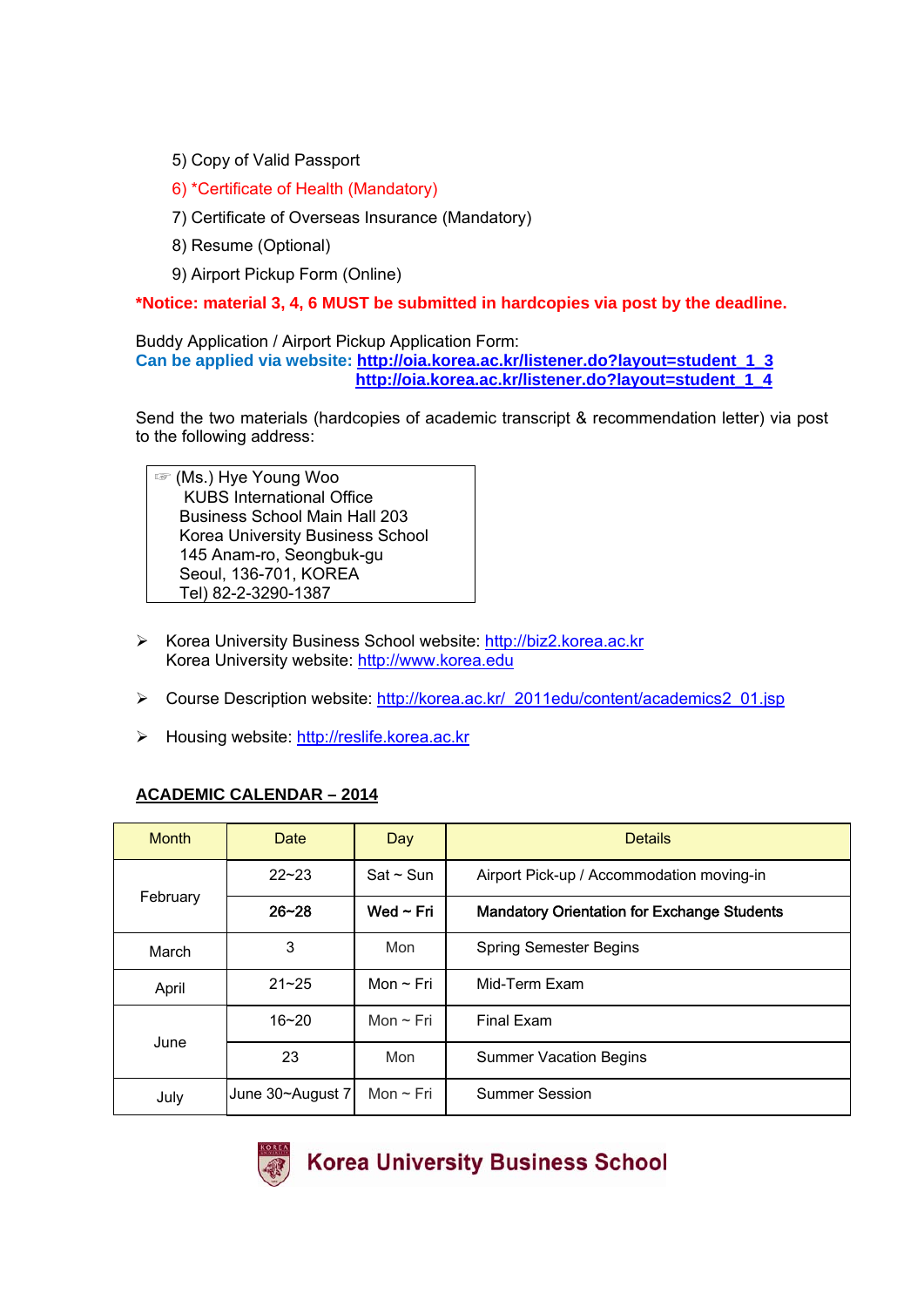|          |           |                | Mandatory Orientation for Exchange Students (TBC) |
|----------|-----------|----------------|---------------------------------------------------|
| August   | Sep. 1    | Mon            | <b>Fall Semester Begins</b>                       |
|          | $19 - 20$ | $Fri \sim Sat$ | Annual Korea - Yonsei Univ. Sports Match (TBC)    |
| October  | $20 - 24$ | Mon $\sim$ Fri | Mid-Term Exam                                     |
|          | $15 - 19$ | Mon $\sim$ Fri | Final Exam                                        |
| December | 22        | Mon            | <b>Winter Vacation Begins</b>                     |

# **\*Notice: MBA module ends LATER than the undergraduate courses, so please be aware of last day of class when MBA students purchase a return ticket (refer to page 5 Module System dates).**

### **CLASS INFORMATION**

- Business Departments: Accounting, Finance, International Business, Logistics, Service & Operations Management (LSOM), Management, Marketing, MIS
- Class Format: Lectures, seminars, discussions, presentations, case studies, projects
- Participation: expected through discussions and presentations
- Class size: 15~100 (Majority less than 35 students per class)
- Examinations: Midterm exam, Final exam, presentations etc. (varies among classes)
- Language of instruction: English and Korean
- 1. Undergraduate (BBA) and Graduate (MS) Courses: Currently 60% of undergraduate program courses and 50% of graduate program courses are conducted in English
- 2. Global MBA and  $S<sup>3</sup>$  Asia MBA Courses: 100% conducted in English.
- 3. All business school exchange students are entitled to take any non-business classes. Exchange students' class request is mostly accommodated if pre-requisites are met and spaces are available.
- 4. Exchange students must take a Korean language proficiency test (placement test) if they wish to take Korean language course.
	- \* View all courses and details at http://korea.edu
- 5. Undergraduate and MS students are not allowed to take MBA courses. Students who are currently enrolled in MBA program at his/her home institutes and have at least 2 years of work experience may be eligible to be enrolled in KUBS MBA courses.

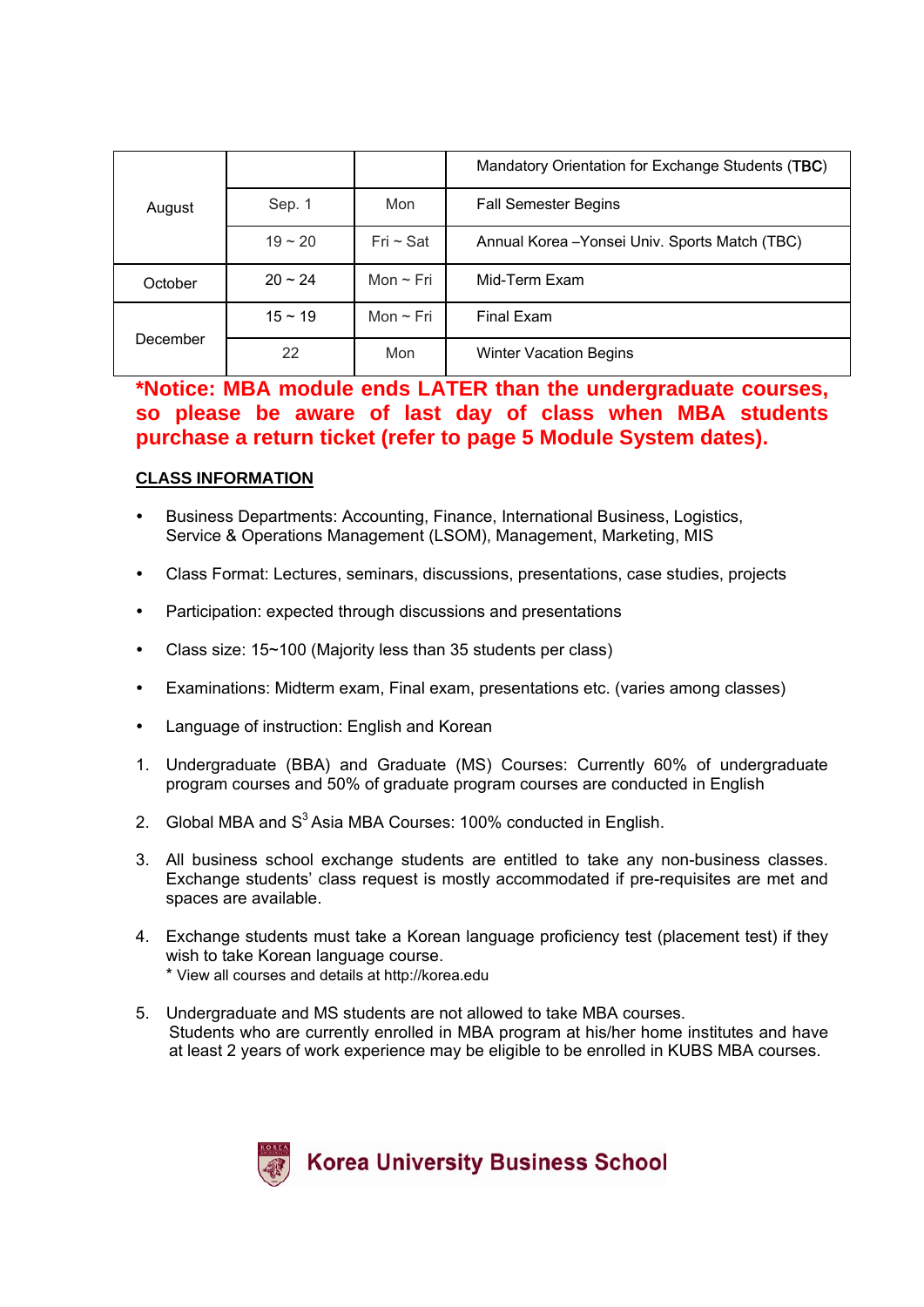Grading Scale: **A+, A, B+, B, C+, C, D+, D, F** 

| <b>Alphabet Grade</b> | 100-point scale | Grade (maximum 4.5) |
|-----------------------|-----------------|---------------------|
| $A+$ to $A$           | $90-100$        | $A+=4.5, A=4.0$     |
| $B+$ to $B$           | 80-89           | $B+=3.5, B=3.0$     |
| $C+$ to $C$           | 70-79           | $C+=2.5, C=2.0$     |
| $D+$ to $D$           | 60-69           | $D+=1.5$ , $D=1.0$  |
|                       | < 59            | Fail                |

- Class load
	- $\checkmark$  Undergraduates: 12~19 credits (4~6 classes)
	- $\checkmark$  Graduate: 6~12 credits (2~6 classes)
- Credit System:
	- $\checkmark$  3 credits= 3 hrs/wk, 16 wks/semester
	- $\checkmark$  2 credits= 4 hrs/wk, 8 wks/module (G-MBA, F-MBA)
- Examinations: Midterm exam, Final exam, presentations etc. (varies among classes)
- Course Registration Period

| Period                           | <b>Spring Semester</b><br>(March ~ Mid-June) | <b>Fall Semester</b><br>(September ~ Mid-December) |
|----------------------------------|----------------------------------------------|----------------------------------------------------|
| <b>First Registration Period</b> | <b>Beginning of February</b>                 | <b>Beginning of August</b>                         |
| Course Add & Drop Period         | <b>Early March</b>                           | <b>Early September</b>                             |
| <b>Final Drop Period</b>         | Late March                                   | Late September                                     |

\* Specific dates will depend upon each semester and module.

#### **STUDENT LIFE**

#### **Housing**

- On-campus and off-campus housing available
- **On-campus housing: http://reslife.korea.ac.kr/v1/**
	- CJ International House KRW 2,000,000 (≒US\$ 2,000) for single, KRW 1,580,000 for double / semester (4 months)
	- $-$  Anam Dormitory KRW 920,000 ( $=$  US\$ 920) / semester (4 months)
- **Housing Deadline (TBD)**
	- Fall Semester: Early July
	- Spring Semester: Early December

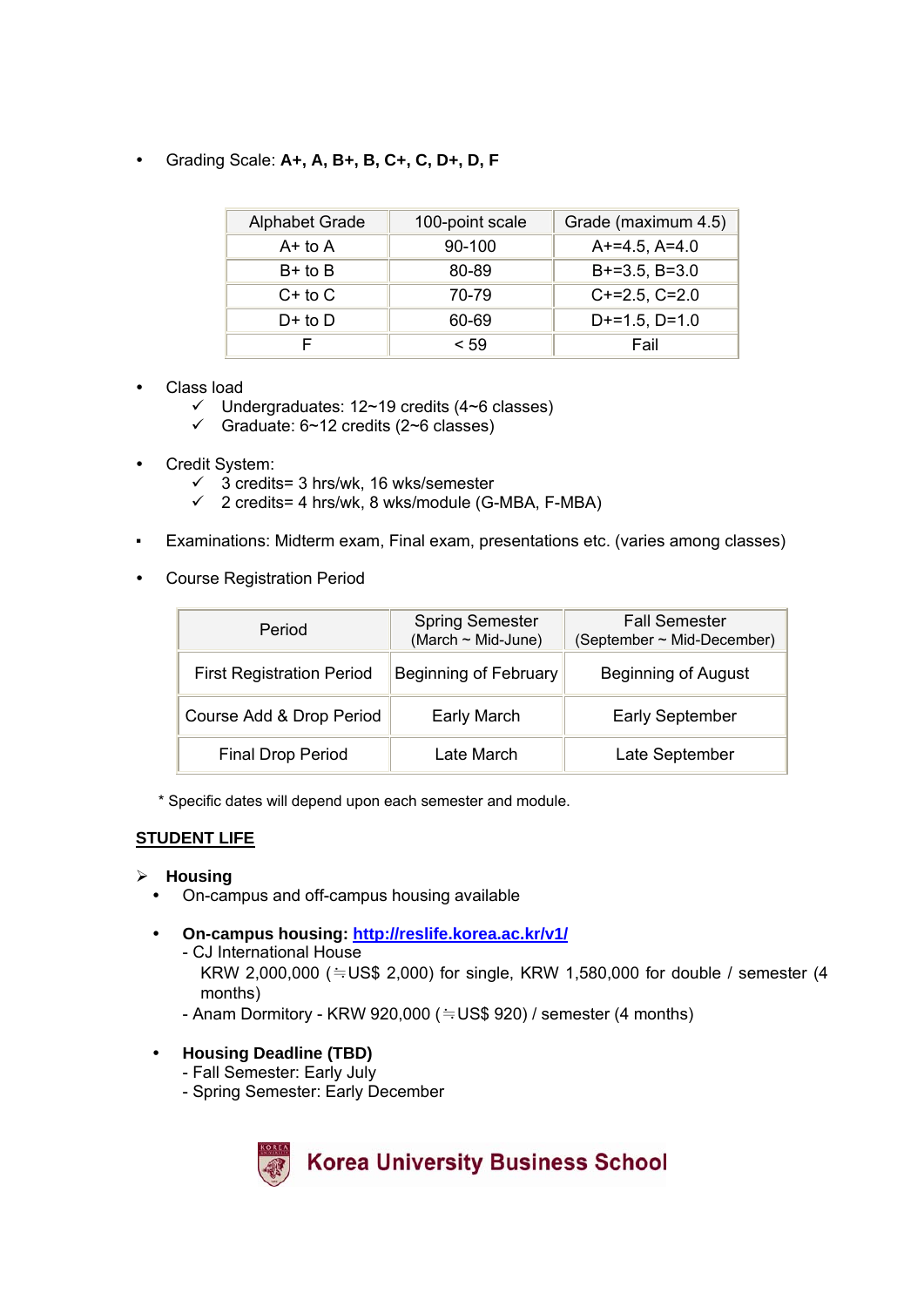#### **Housing Application**

☞ please be aware that on-line application for housing is available only after the student submits his/her application form & required documents and receives a Korea University Student ID Number. Accommodation is limited and served on a first-comefirst-served basis. A deposit payment of 200,000 KRW is required to complete your application; otherwise, the application will not be processed. Please read the application procedure carefully posted on the accommodation website before applying online.

### **Living Costs for Exchange Students**

- **Tuition fee** : Tuition waived at the host institution; paid only to the home institution
- **Off-Campus Accommodation**: KRW 450,000 (≒US\$450) ~ KRW 550,000(≒US\$ 550) per month
- **Meals**: Korea University doesn't provide students a meal plan. Instead, students can purchase meals everywhere on and off campus at about \$3~5/meal. Most students can eat adequately with a food budget of US \$ 300 per month
- **Textbooks**: Approximately 200,000 KRW per semester
- **Personal Expenses**: Approximately 200,000 KRW per month

#### **International Student Insurance (Insurance for Overseas)**

- **All exchange students are required to purchase their own overseas health/travel insurance and submit a copy of insurance certificate before coming to Korea. The insurance must be effective until students return to their home countries. This has to be submitted by the application deadline.**
- **Facilities & Student Services** 
	- Each housing room and major buildings are equipped with wireless LAN for personal laptops. Computers in the international student lounge (dormitory), the central library, LG-POSCO Hall, and computer labs (in each college) are also available.
	- Weight training room: 4.18 Memorial Hall
	- Audio and Video Library: International Studies Hall
	- Located on campus: Post Office, Bank, ATMs, Gift Shop, Hair Salon, Bookstore, Convenience Store, Restaurants (the Tiger Plaza adjacent to the International Studies Hall, Twosome Place, and Albero (Italian Restaurant))
	- **Korea University Buddy Assistance (KUBA)**: KUBA is a buddy matching program that connects international students studying at KU with KU students on a one-to-one basis. Students studying at KU have the opportunity to experience and participate in KU's events and learn about Korean culture and the KU school spirit while building